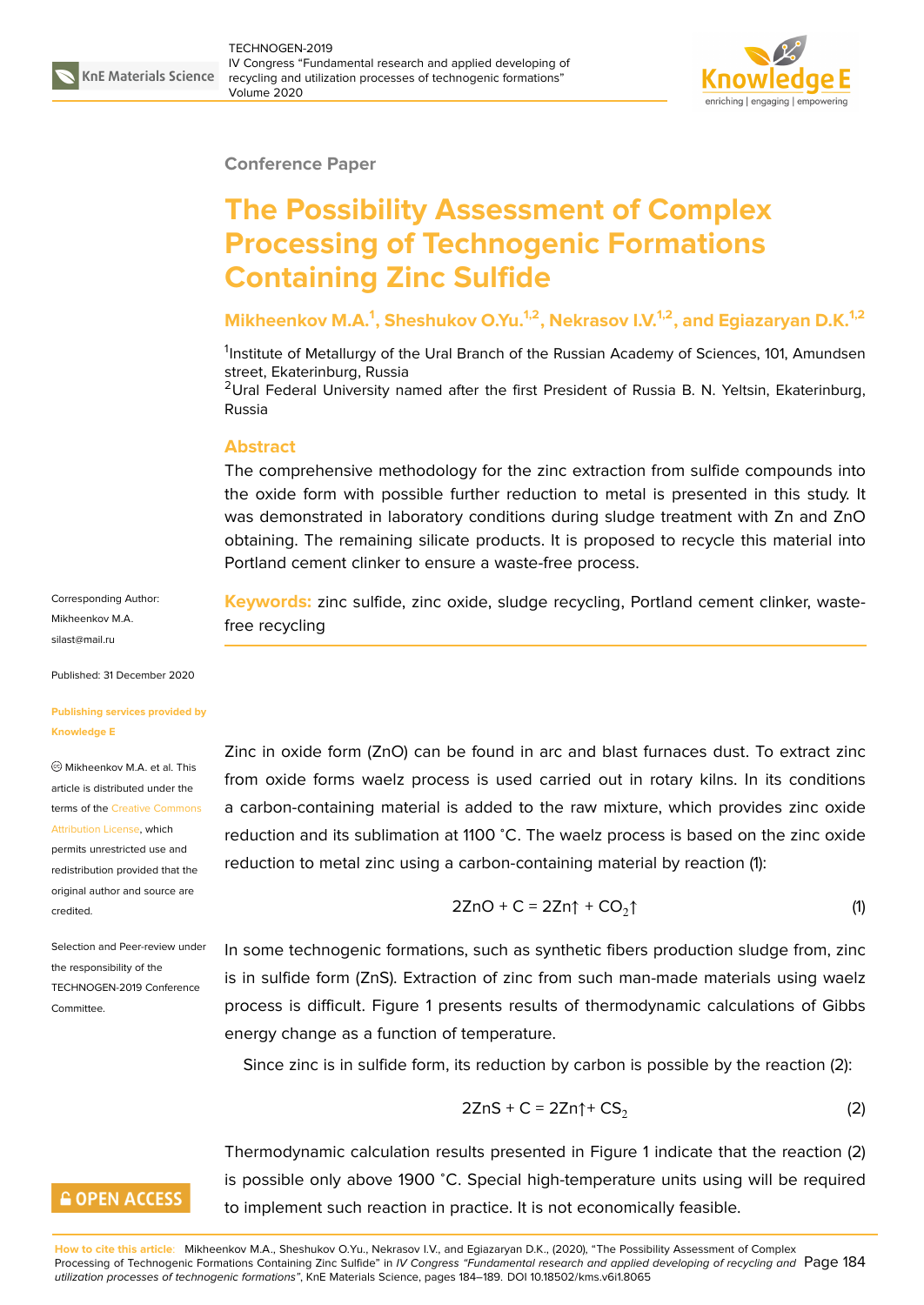



**Figure** 1: Gibbs energy changes for reactions (1) - (4) as a function of temperature

Sulfur removal from zinc sulfide forms is possible by oxygen purging, while sulfur is removed as gas (SO<sub>2</sub>), and zinc passes into the oxide form by reaction (3):

$$
2ZnS + 3O_2 = 2ZnO + 2SO_2\uparrow
$$
 (3)

When implementing such a sulfur removal scheme, zinc remains in the mixture in oxide form and the reduction stage will be required for its sublimation, so it is necessary to introduce additional carbon-containing material in the mixture. This means that this technology is implemented only in two stages, since the carbon-containing material introduced into the mixture before oxygen purging will burned out without reducing zinc oxide.

The most attractive for the sulfide-oxide zinc form conversion are limestone, magnesite and dolomite. When using limestone for the decomposition of sulfide and zinc sublimation, the reaction (4) proceeds:

$$
2ZnS + 2CaCO3 + C=2Zn\uparrow + 2CaS + 3CO2\uparrow
$$
 (4)

The results of thermodynamic calculations indicate that the reaction (4) is possible above a temperature of 1100 <sup>∘</sup> C, at which the Gibbs energy becomes negative. Also, the calculation results indicate a thermodynamic preference for the reaction (4) relative to reaction (1) at a temperature of 1100 °C.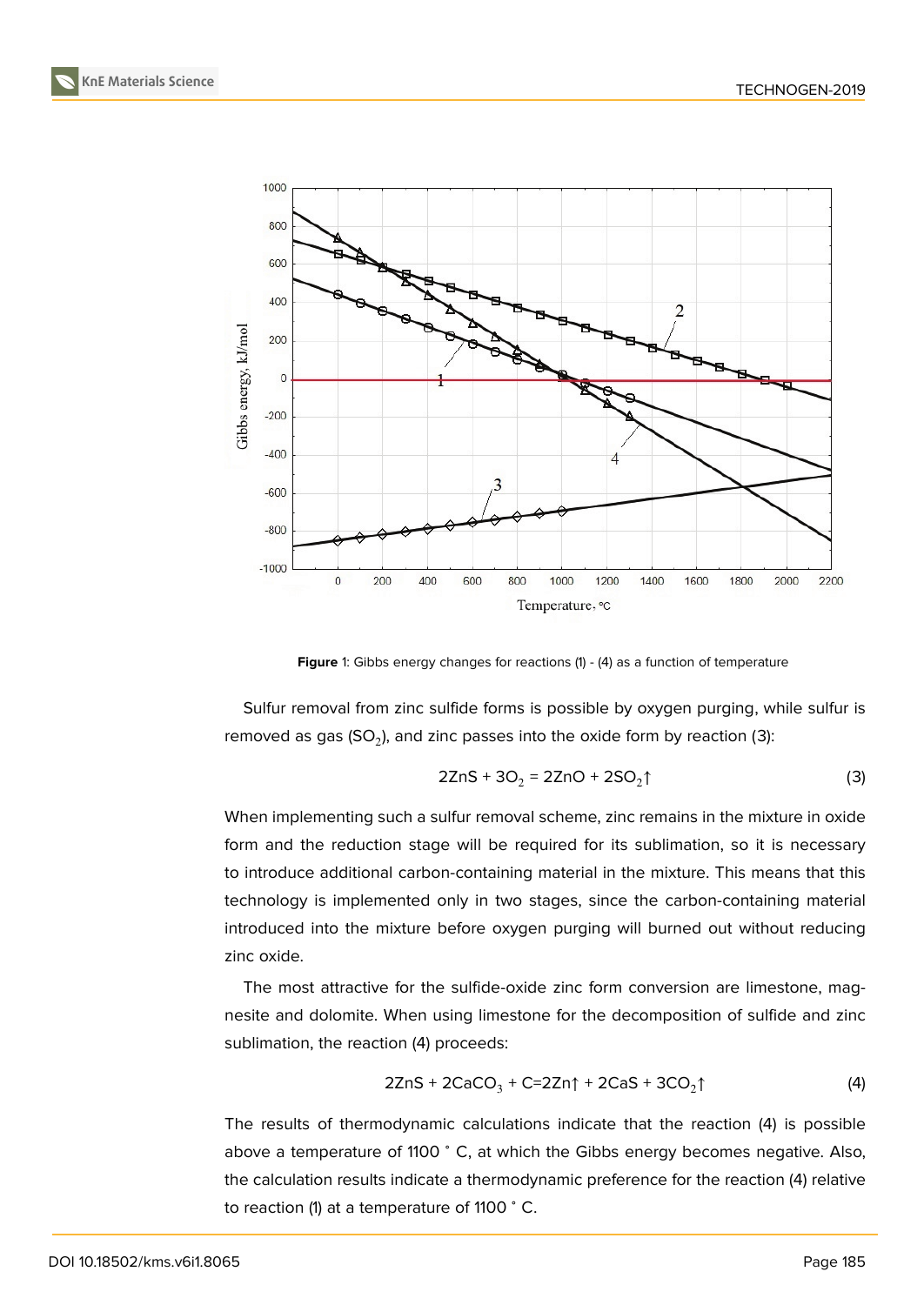

Evaluation of the decomposition parameters of zinc sulfide (in a technogenic formation), was carried out by heating the sludge from the production of synthetic fibers located in the Balakovo city, Saratov region. In this sludge, the concentration of zinc sulfide depends on the occurrence depth, therefore, Table 1 shows the average chemical composition of the sludge.

TABLE 1: Average chemical composition of the sludge

| Content, mass. % |                  |                                |           |      |                 |      |
|------------------|------------------|--------------------------------|-----------|------|-----------------|------|
| CaO              | SiO <sub>2</sub> | AI <sub>2</sub> O <sub>3</sub> | $Fe_2O_3$ | ZnS  | SO <sub>2</sub> | Ост. |
| 20,4             | 9,1              | 3,6                            | 2,5       | 22,7 | 32,6            | 9,1  |

The phase analysis data (Table 2) indicate that the slurry, in addition to zinc sulfide, contains a significant amount of limestone, which will contribute to the decomposition of zinc sulfide by reaction (4). According to the stoichiometry of reaction 4, for its complete implementation, an additional small amount of limestone (2%) and about 3% carbon should be added. The raw mixture was prepared based on the presented ratio of the components.

| TABLE 2: Phase composition of the sludge |  |  |  |
|------------------------------------------|--|--|--|
|------------------------------------------|--|--|--|

| Phase name       | Chemical formula                     | Content, mass. % |  |
|------------------|--------------------------------------|------------------|--|
| Limestone        | CaCO <sub>3</sub>                    | 55,41            |  |
| Gypsum dihydrate | CaSO <sub>4</sub> ·2H <sub>2</sub> O | 18,24            |  |
| Zinc sulfide     | ZnS                                  | 12,77            |  |
| Quartz           | SiO <sub>2</sub>                     | 13,58            |  |
| In total:        | 100,00                               |                  |  |

The components of the raw mix were thoroughly mixed by co-grinding and briquetted with the addition of water at a pressure of 50 MPa. Briquettes were fired at temperatures of 1100, 1200 and 1300 <sup>∘</sup> C without isothermal exposure. The firing was carried out in a chamber high-temperature electric furnace brand SKV 12/14-V. Calcined samples were subjected to quantitative phase analysis.

Table 3 shows the summary results on the content of zinc phases in the sample at realized firing temperatures.

The results of a phase analysis of firing products (Table 3) indicate that with increasing firing temperature, the amount of zinc sulfide in the samples decreases, and zinc oxide increases. Hence the conclusion about the correctness of theoretical conclusions and the possibility of implementing the proposed technology for the extraction of zinc from the sulfide form.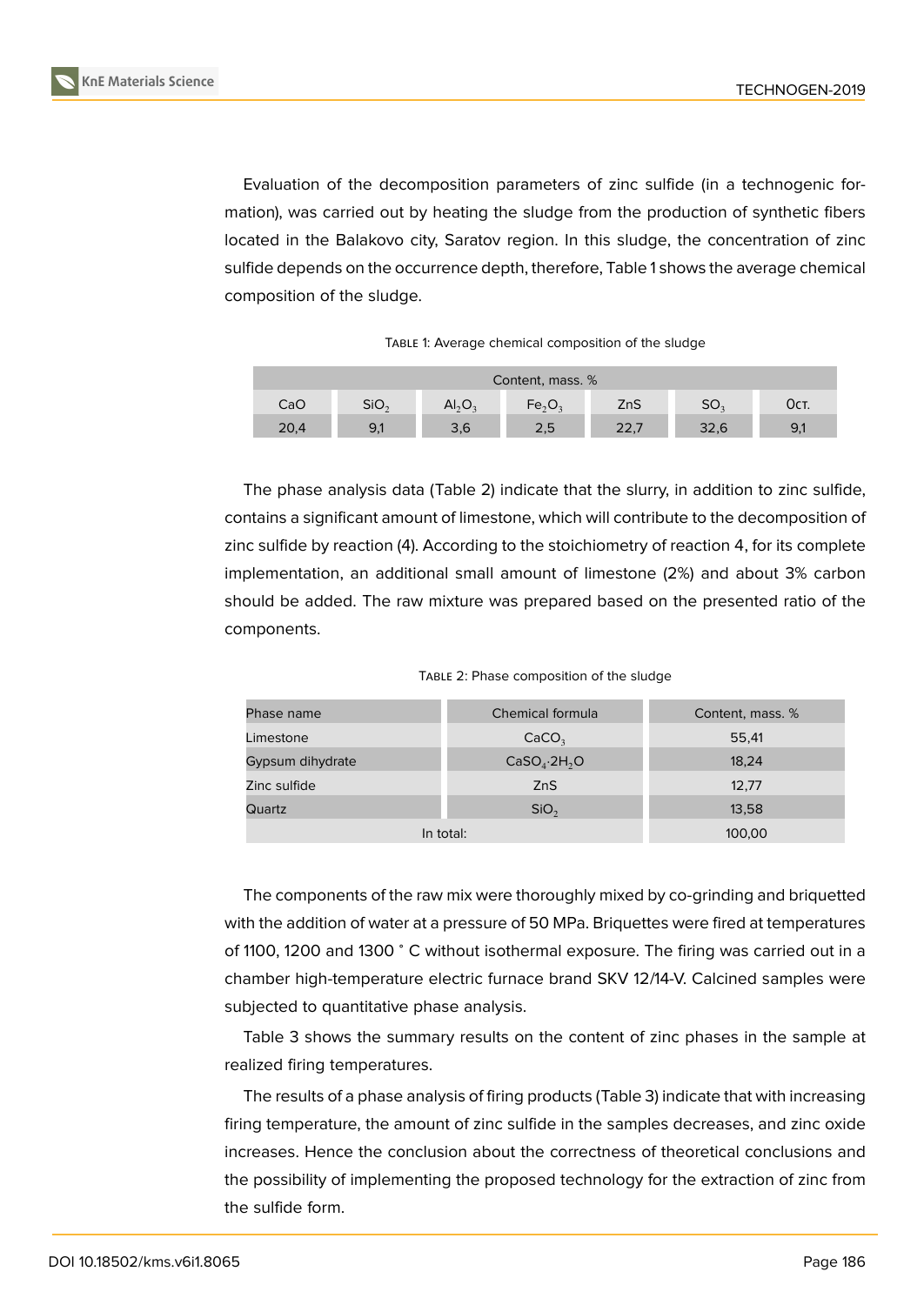| Firing<br>temperature, °C | The content in the sample, mass. % |      |           | Zinc sublimation,<br>mass. % |
|---------------------------|------------------------------------|------|-----------|------------------------------|
|                           | <b>ZnS</b>                         | ZnO  | $ZnS+ZnO$ |                              |
| O                         | 34,4                               | O    | 34,4      | O                            |
| 1100                      | 15,3                               | 9,3  | 24,6      | 9,8                          |
| 1200                      | 10,0                               | 14,8 | 24,8      | 9,6                          |
| 1300                      | 6,87                               | 17,6 | 24,5      | 9,93                         |

#### TABLE 3: Sample Phase Content

After zinc extraction, a significant amount of silicate products remains in the firing products, which, to ensure complex processing of sludge, it is advisable to convert into commercial products, such as Portland cement clinker.

A significant amount of gypsum anhydrite is presented in the firing products (Table 4). From the practice of production of Portland cement it's known that it's difficult to obtain high-quality clinker from a raw mix, containing a significant amount of gypsum anhydrite, which is a source of SO $_3$ . According to [1, 2], with an increase in the content of SO $_3$  in the feed mixture, the amount of dicalcium silicate  $C_2S$  increases, and the dicalcium silicate  $C_3$ S decreases. Since tricalcium silicate is the most active and refractory component of Portland cement clinker, its reduction l[e](#page-5-0)[ad](#page-5-1)s to a decrease in refractoriness and activity of the clinker. It was found [3] that with an increase in the content of SO<sub>3</sub> in the Portland cement clinker, not only the content of  $C_3S$ , but also  $C_3A$  decreases. No reasons have been found for a decrease in the content of tricalcium silicate in Portland cement clinker with an increase in the co[nte](#page-5-2)nt of SO $_3$  in it.

| Phase name                    | Chemical formula                          | Content, mass. % |  |
|-------------------------------|-------------------------------------------|------------------|--|
| Gelenite                      | $2CaO·SiO2·Al2O3$                         | 23,50            |  |
| Zinc sulphide                 | ZnS                                       | 15,3             |  |
| Mayenite                      | 12CaO·7Al <sub>2</sub> O <sub>3</sub>     | 6,75             |  |
| Zinc oxide (Zincite)          | ZnO                                       | 9.27             |  |
| Larnith                       | $2CaO-SiO2$                               | 22,07            |  |
| Gypsum anhydrite              | CaSO <sub>4</sub>                         | 9,11             |  |
| Zinc sulfide oxide (Wurtzite) | Zn(S <sub>0.988</sub> O <sub>0.12</sub> ) | 14,0             |  |
| In total:                     | 100                                       |                  |  |

TABLE 4: Phase composition of firing products

To identify the causes of inhibition of alite formation in the high sulfate clinker, raw material mixtures were calcined to obtain a typical Portland cement clinker with modular characteristics  $KN = 0.92$ ,  $n = 2.3$  and  $p = 1.69$ .

For the preparation of Portland cement clinker, a raw mix, based on limestone, clay, quartz sand and natural gypsum was used. The total amount of gypsum in the mixture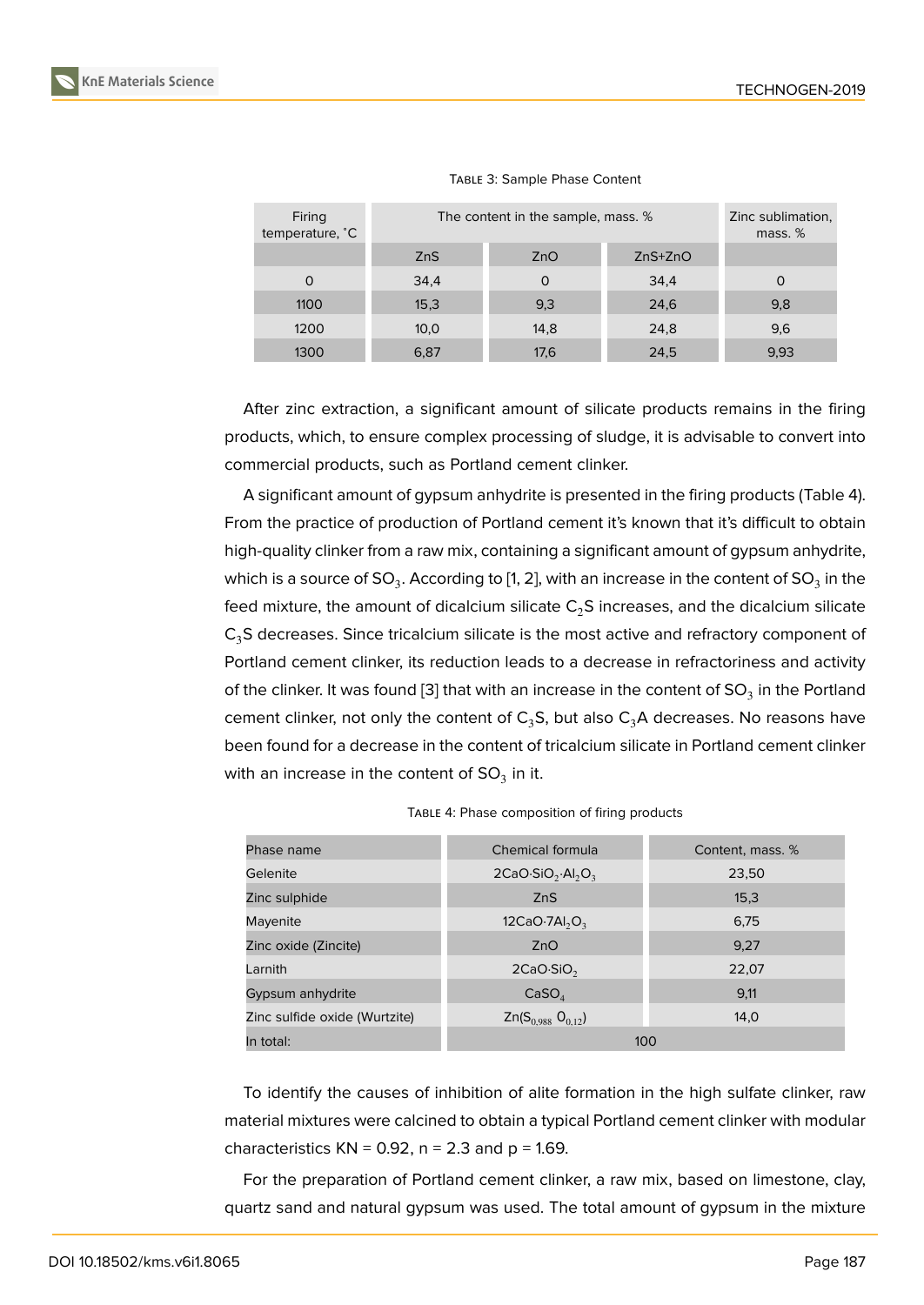was 5%. The components of the raw mix were thoroughly mixed by co-grinding for 30 minutes. The averaged mixture was moistened and pressed at a pressure of 50 MPa. Samples were fired at temperatures from 1100 to 1300 <sup>∘</sup> C. The phase analysis data for firing products are shown in Figure 2.



Figure 2: Results of a phase analysis of clinker, based on a raw mix with the addition of 5% gypsum

The test results indicate that tricalcium silicate is not formed in the firing products, and the formed clinker contains a significant amount of free lime (Table 5).

TABLE 5: The content of free lime in clinker

| Material name                  | The content of free CaO. in clinker, wt. %, at firing temperature, °C |       |      |  |
|--------------------------------|-----------------------------------------------------------------------|-------|------|--|
|                                | 1100                                                                  | 1200  | 1300 |  |
| Raw mix clinker with 5% gypsum | 14.0                                                                  | 13.84 | 11.6 |  |

Thermodynamic analysis of clinker formation reactions in the presence of gypsum anhydrite showed that, in the absence of SO $_3$  the synthesis of  $\mathsf{C}_3\mathsf{A}$  and  $\mathsf{C}_4\mathsf{A}\mathsf{F}$  is thermodynamically possible from simple minerals - CaO, Al $_2$ O $_3$  and Fe $_2$ O $_3$ , and in the presence of SO<sub>3</sub>, the formation of calcium sulfoaluminate  $\mathsf{C}_4\mathsf{A}_3\bar{\mathsf{S}}$  is thermodynamically preferable. Calcium sulfoaluminate is formed from calcium monoaluminate CA, which is synthesized at a temperature of about 900 <sup>∘</sup> C. In the presence of calcium monoaluminate, the formation of  $C_3A$  and  $C_4A$ F is thermodynamically impossible. Therefore, if the calculation of the raw mixture is carried out to form highly basic minerals  $C_3A$  and  $C_4AF$  in a clinker containing SO<sub>3</sub>, in fact, low basic aluminates and calcium ferrites are formed in such a clinker, then due to the difference in the lime content in these minerals, a significant amount of free lime is formed. Well-crystallized free lime prevents the formation of tricalcium silicate.

Based on the results obtained, a methodology for calculating the composition of the raw mix containing gypsum anhydrite, which allows the formation of a significant amount